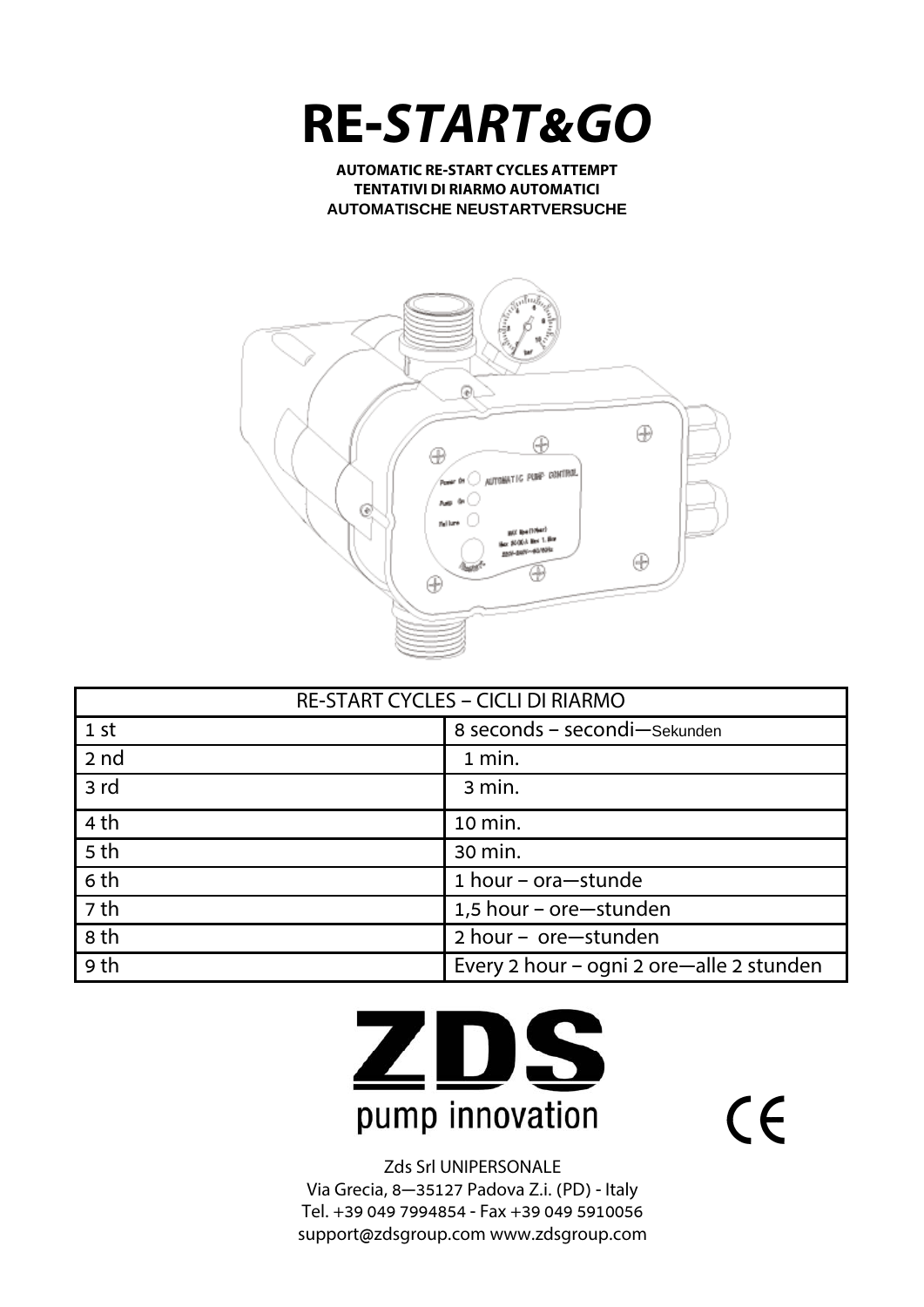#### **Descrizione**

**RE-START & GO** oltre a garantire l'accensione automatica della pompa e il controllo della marcia a secco, consente di selezionare la pressione di partenza in un campo compreso fra 1,5 e 3 bar. A richiesta l'apparecchio può essere dotato di manometro.

**RE-START & GO** grazie alla particolare camera d'aria posta fra corpo idraulico e box scheda, evita la formazione di condensa all'interno di questa e quindi i guasti dovuti a cortocircuiti dell'elettronica.

#### **Funzionamento**

La scheda elettronica monitorizza continuamente pressione e flusso nell'impianto, garantendo così un flusso costante e il corretto start e stop dell'elettropompa.

Quando viene aperto un rubinetto **RE-START & GO** avvia la pompa e la mantiene accesa per tutta la durata del prelievo, se superiore a 1,5 l/min. Lo stop avviene circa 15 sec dopo la cessazione dell'utilizzo.

#### **ATTENZIONE!**

L'apparecchio può essere impiegato solo con acque pulite.

### **CARATTERISTICHE COSTRUTTIVE**

-Ingresso idraulico 1 " -Uscita idraulica 1 " -Valvola di non ritorno integrata -Sistema di controllo della marcia a secco -Manometro (a richiesta) -Tasto RESET -Led di presenza alimentazione -Led accensione pompa -Led blocco pompa

# **CARATTERISTICHE TECNICHE**

-Alimentazione 220/240 V -Intensità max di corrente 20(8)A motore max 1,1 kW -Frequenza 50/60 Hz -Grado di protezione IP65 -Temperatura max del liquido 60 °C -Pressione di partenza regolabile fra 1,5 e 3 bar -Massima pressione ammessa 10 bar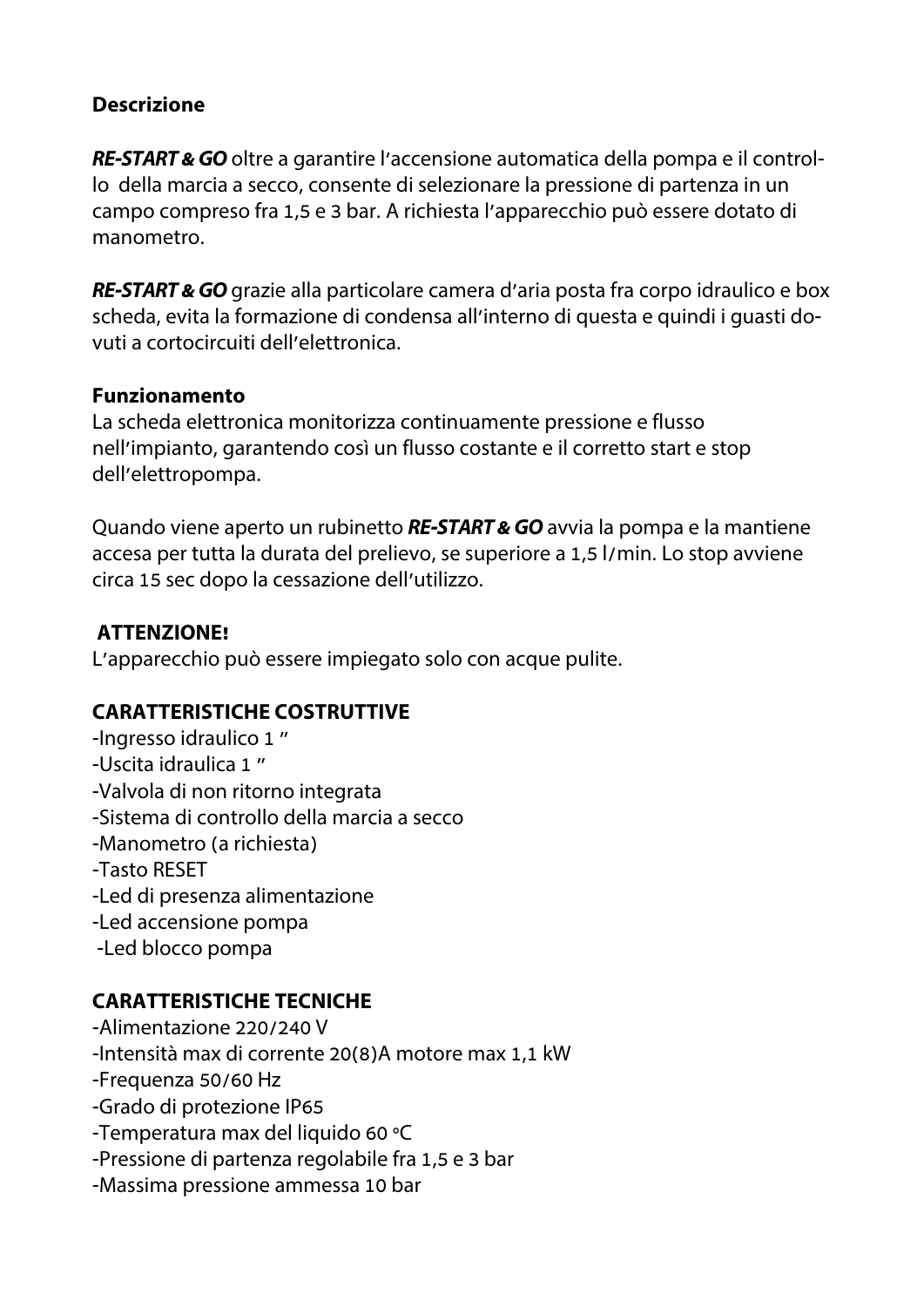### **Description**

Over to guarantee the automatic on/off of the pump and the dry running control, **RE-START & GO** allows to set the minimum start-up pressure from 1,5 up to 3 bar. It can be equipped with monometer on request.

 Thanks to the special air chamber housed between hydraulic body and electronic board box, **RE-START & GO** prevents the water condensation formation inside the electronic board box, thus faulty due to short-circuit.

### **Operation**

 The electronic board controls continuously pressure and flow in the plant, assuring a constant flow and the correct on/off of the pump. When a tap of the plant is open **RE-START & GO** makes the pump start keeping it on for all duration of the use (if the flow is over 1,5 l/min), and stops the pump after 15 sec. from the closing of the tap.

#### **WARNING !**

The device can be employed only with clean water.

# **CONSTRUCTION CHARACTERISTICS**

 -Inlet: male 1 " -Outlet male 1" -Special built-in non return valve avoid surges -Security system avoiding the possibility for the machine to work without water (dry running control). -Pressure gauge (on request) -Manual start switch (RESET) -Tension LED (POWER) -Pump-working LED (ON) -Security system LED (FAILURE)

# **TECHNICAL CHARACTERISTICS**

Voltage220/240V Max.current 20(8)A 1,1 kW motor Frequency 50/60Hz Protection Grade IP65 Max.water temperature 60 **°C**  Starting pressure 1.5-3bar Max.pressure for use: 10bar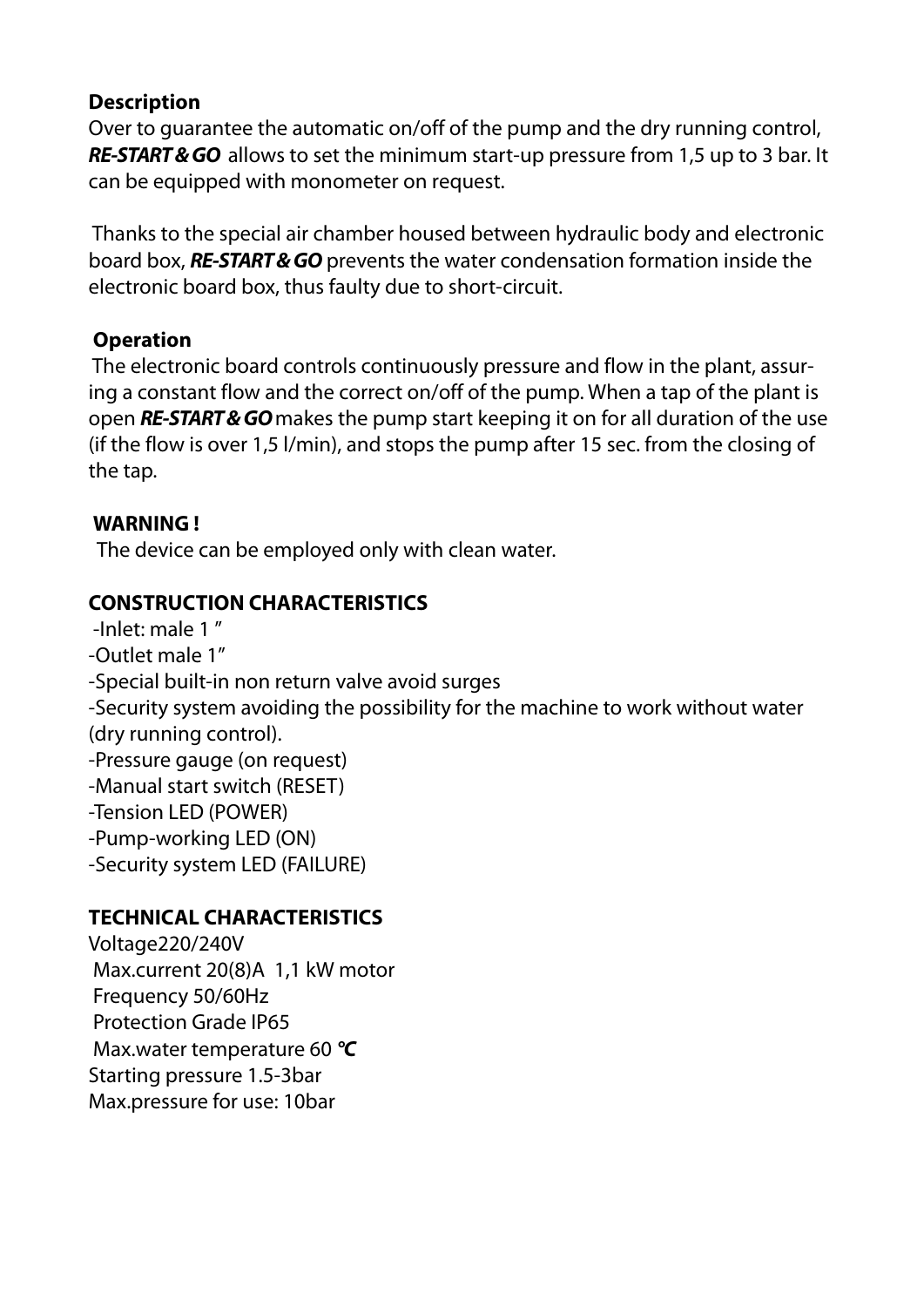#### Beschreibung

**RE-START & GO** garantiert die vollautomatische Einschaltung der Pumpe und die Überwachung des Trockenbetriebs. Darüber hinaus lässt das Gerät eine Einstellung des Ausgangsdrucks zwischen 1,5 und 3 bar zu. Auf Wunsch ist das Gerät mit einem Manometer lieferbar.

Ein spezielles Luftkissen zwischen dem wasserführenden Teil und dem Platinengehäuse von RE-START & GO verhindert die Kondensatbildung im Inneren des Gehäuses und somit Störungen durch Kurzschlüsse der Elektronik. Betrieb

Die Platine überwacht kontinuierlich den Druck und Durchfluss in der Anlage und gewährleistet einen konstanten Wasserfluss sowie die ordnungsgemäße Ein- und Ausschaltung der Elektropumpe. Wenn ein Wasserhahn geöffnet wird, schaltet **RE-START & GO** die Pumpe ein. Sie bleibt während der gesamten Wasserentnahme eingeschaltet, sofern diese mehr als 1,5 l/min beträgt. Wenn der Wasserhahn geschlossen wird, läuft die Pumpe noch etwa 15 Sekunden nach und schaltet dann ab.

#### **ACHTUNG!**

Das Gerät darf nur für sauberes Wasser verwendet werden.

#### **KONSTRUKTIONSMERKMALE**

- Wassereinlass 1 "
- Wasserauslass 1 "
- Rückschlagventil
- Kontrollsystem Trockenlauf
- Manometer (auf Wunsch)
- RESET-Taste
- Spannungsanzeige LED Pumpe eingeschaltet LED Pumpe blockiert

### **TECHNISCHE EIGENSCHAFTEN**

- Netzspannung 220/240 V max. Stromstärke 20(8)
- Frequenz 50/60 Hz Schutzart IP65 max. Temperatur Flüssigkeit 60 °C Ausgangsdruck regulierbar zwischen 1,5 und 3 bar - zulässiger Höchstdruck 10 bar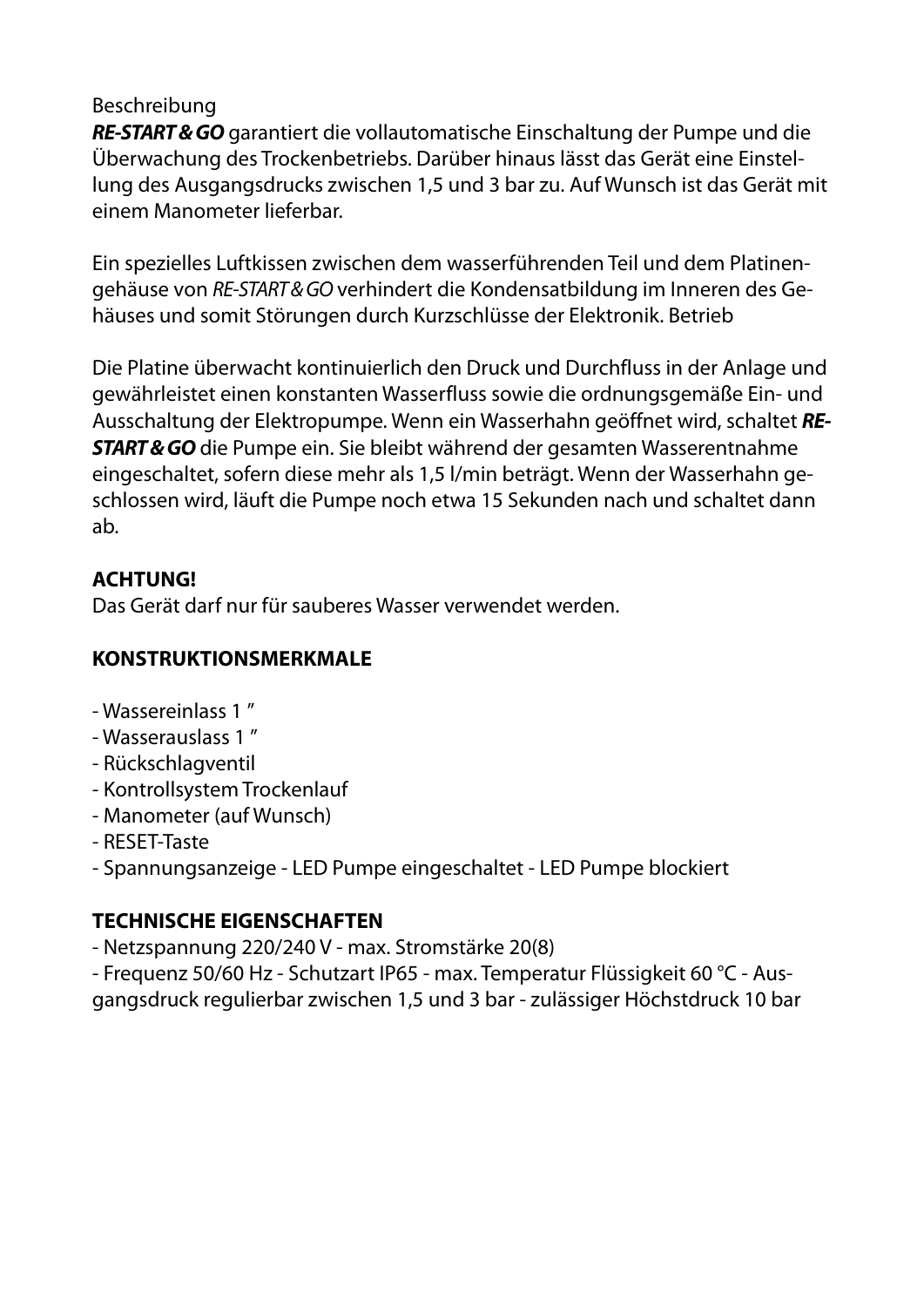# **INSTALLAZIONE**

Prima di procedere all'installazione di **RE-START & GO** e al suo avviamento, si deve installare e innescare la pompa correttamente. L'apparecchio deve essere montato in posizione verticale, come mostrato nelle figure 1 e 2

Non installare valvole di non ritorno dopo l'apparecchio e utenze fra pompa e apparecchio. Si suggerisce di montare una valvola a sfera e un flessibile all'uscita di **RE-START & GO** e quindi collegare all'impianto. Ciò consente un facile smontaggio ed evita il propagarsi di vibrazioni provenienti dalla pompa.

# **ATTENZIONE!**

Installare sempre pompe che sviluppino una pressione max di almeno un bar superiore alla pressione di partenza impostata.

Se la colonna d'acqua posta sopra l'apparecchio supera i 15m, si deve aumentare la pressione di partenza.

| Altezza colonna | Pressione di partenza | Pressione sviluppata dalla pompa |
|-----------------|-----------------------|----------------------------------|
| 20 m            | $2,5$ bar             | $3,5$ bar                        |
| 25 <sub>m</sub> | 3 bar                 | l4 bar                           |

Per aumentare la pressione di partenza si devono eseguire le seguenti operazioni

Far calare la pressione nell'impianto al valore di partenza richiesto Ruotare in senso orario la vite di regolazione posta sul retro fig.3. Ruotare finché la pompa si avvia. A questo punto l'apparecchio è pronto al funzionamento.

# **ATTENZIONE!**

Se la vite di regolazione risulta troppo dura da ruotare si deve abbassare ulteriormente la pressione d'impianto e procedere per tentativi nell'impostazione della nuova pressione di partenza.

# **CONNESSIONI ELETTRICHE**

**RE-START & GO** può comandare direttamente pompe monofase con potenza fino a 1,1 kW e assorbimenti fino a 20(8) A - 220/240V.

Per pompe monofase di potenza superiore o trifase, si deve usare un teleruttore ausiliario come indicato in fig.4.

# **ATTENZIONE!**

Connessioni elettriche errate possono danneggiare irreparabilmente la scheda elettronica. Fare installare da personale specializzato e su impianti dotati di magnetotermico differenziale IAn=30mA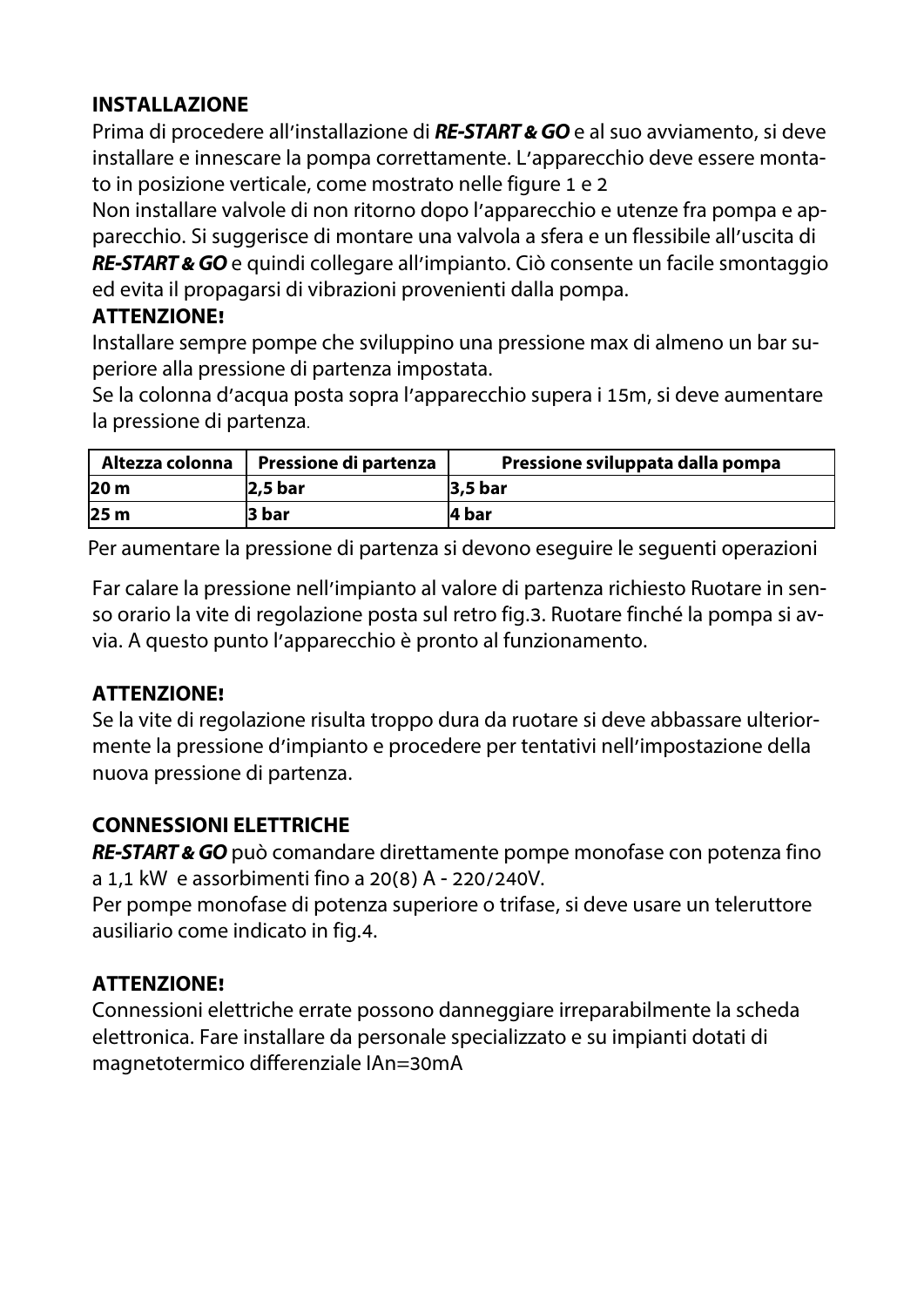### **INSTALLATION**

Before proceeding with the installation and the starting of the **RE-START & GO,** it is essential to prime the pump correctly. The controller should be installed always in a vertical position (fig. 1 and 2). Avoid outlet non-return valves and not install taps between pump and device.

The following accessories are recommended:

flexible with a disassembling link for network connection, protecting the set from possible flexion charges and vibrations. Ball valve which permits the isolation of the pump from installation.

#### **WARNING!**

Install always pumps which develop a maximum pressure higher of at least 2,5 bar than the minimum start-up pressure set.

|                 | Water column height Start-up pressure adjustment ' | Maximum pressure developed by the pump |
|-----------------|----------------------------------------------------|----------------------------------------|
| 20 <sub>m</sub> | 2,5 bar                                            | $3,5$ bar                              |
| 25 <sub>m</sub> | l3 bar                                             | l4 bar                                 |

For increase the minimum start-up pressure execute the following operations:

Make the pressure inside the plant let down till to reach the start-up pressure desired

Turn on the right the adjustment screw housed on the rear (fig.3) until the pump starts. At this point the device is ready for working.

### **ATTENTION!**

If the adjustment screw is too heavy to turn, it is necessary let the pressure in the plant down and proceed for attempts in minimum start-up pressure regulation.

### **ELECTRIC CONNECTION**

**RE-START & GO** can control directly single-phase pumps up to 1,1 kW and absorption up to 20(8)A - 220/240V.

For single-phase pump of upper power or three-phase, it is necessary the use of an auxiliary contact as indicated in fig.4.

#### **WARNING!**

Bad connections may spoil the electronic circuit. The installation must be done by a reliable electrician, and in plants with IAn=30mA emergency cut-out.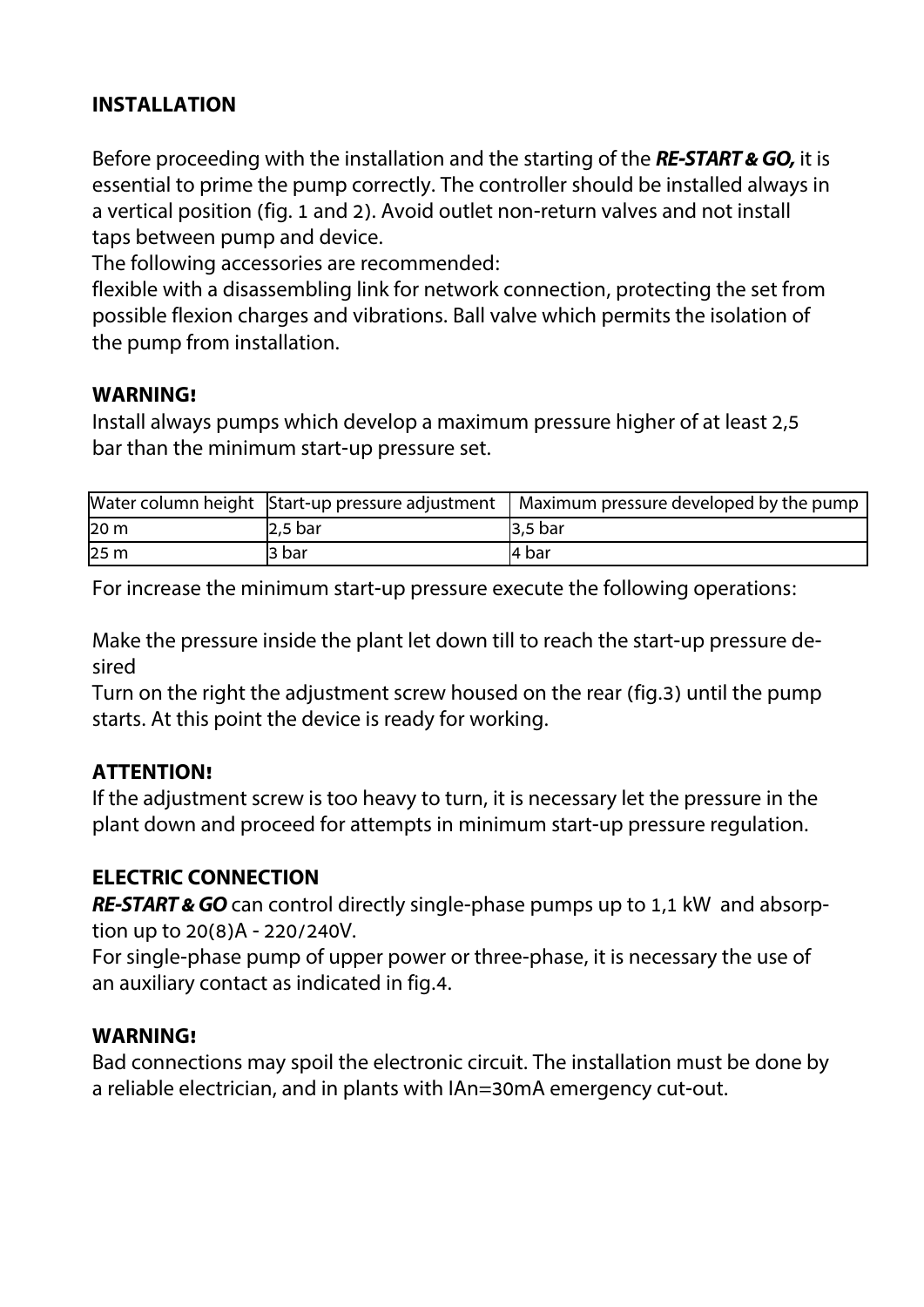### **INSTALLATION**

Vor der Installation und Inbetriebnahme des Geräts RE-START & GO muss die Pumpe ordnungsgemäß installiert und gefüllt werden. Das Gerät wird vertikal eingebaut, siehe Abb. 1 und 2.

Installieren Sie keine Rückschlagventile nach dem Gerät und keine Verbraucher zwischen der Pumpe und dem Gerät. Wir empfehlen, vor dem Anschluss an die Anlage ein Kugelventil und einen elastischen Anschlussstutzen am Ausgang von RE-START & GO zu installieren. Dies erleichtert den Ausbau und verhindert die Übertragung der Pumpenschwingungen.

# **ACHTUNG!**

Das Gerät muss mit Pumpen installiert werden, deren Maximaldruck mindestens 1 bar über dem Ausgangsdruck liegt.

Sollte die Wassersäule über dem Gerät höher als 15 m sein, muss der Ausgangsdruck erhöht werden.

| Höhe der Wassersäule | Ausgangsdruck | Pumpendruck |
|----------------------|---------------|-------------|
| 120 <sub>m</sub>     | $2.5$ bar     | $3,5$ bar   |
| 25 <sub>m</sub>      | 3 bar         | 14 bar      |

Per aumentare la pressione di partenza si devono eseguire le seguenti operazioni

Senken Sie den Anlagendruck bis auf den erforderlichen Ausgangsdruck. Drehen Sie anschließend das Stellventil auf der Rückseite im Uhrzeigersinn (siehe Abb. 3). Drehen Sie die Schraube so weit, bis die Pumpe anläuft. Nun ist das Gerät einsatzbereit.

### **ACHTUNG!**

Sollte sich die Stellschraube nicht drehen lassen, muss der Anlagendruck weiterhin verringert werden. Stellen Sie dann den neuen Ausgangsdruck durch wiederholte Versuche ein.

**RE-START & GO** eignet sich für die direkte Steuerung von Einphasenpumpen mit Leistungen bis 2 PS und Stromaufnahmen bis 20(8) A - 220/250 V. Für Einphasenpumpen mit höherer Leistung oder Dreiphasenpumpen ist ein zusätzliches Schütz erforderlich (siehe Abb. 4).

### **ACHTUNG!**

Durch fehlerhafte Stromanschlüsse kann die Platine unwiderruflich beschädigt werden. Lassen Sie die Installation durch einen qualifizierten Techniker ausführen und nur in Anlagen mit Fehlerstromschutzschalter (IAn=30mA).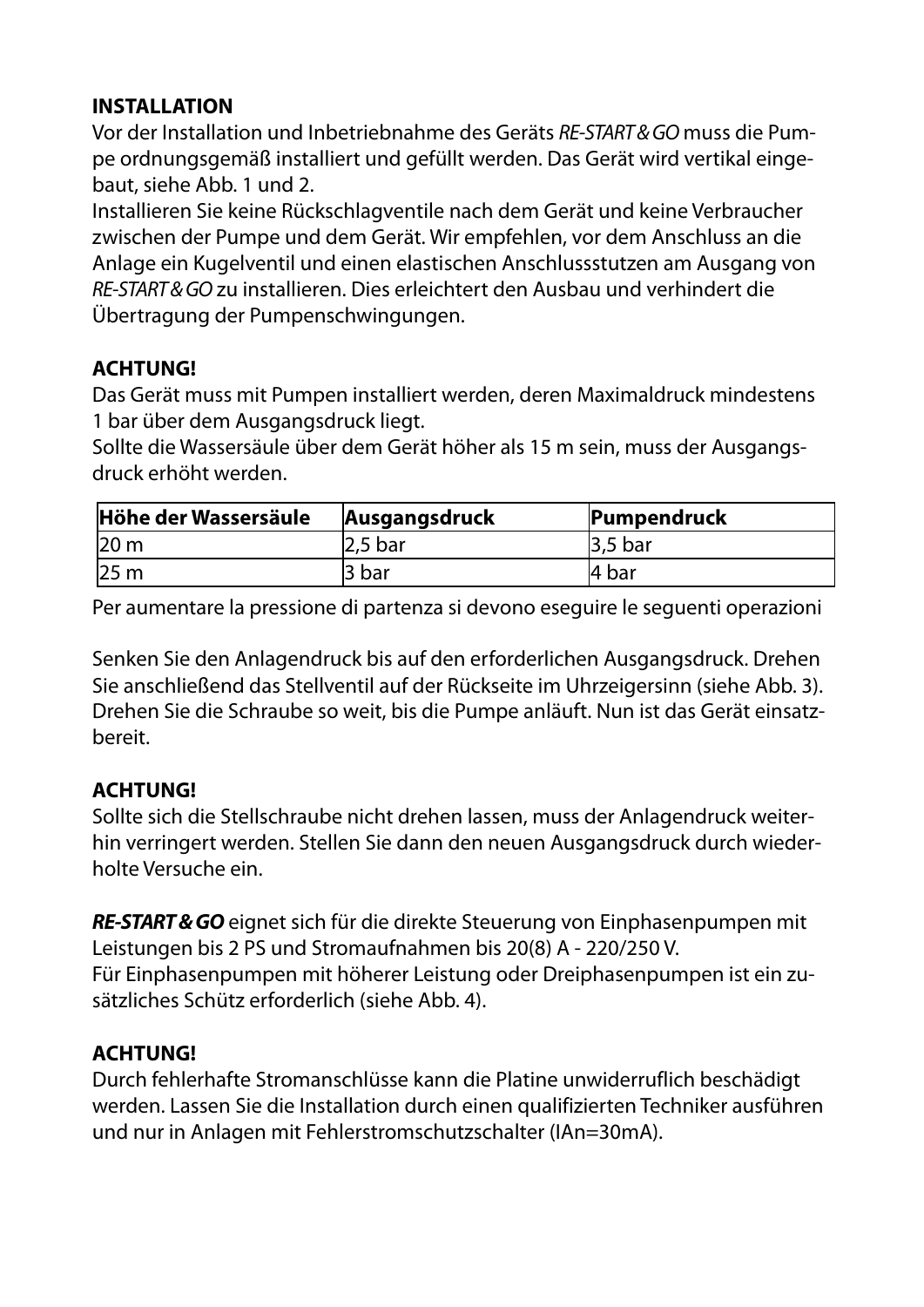# **MESSA IN FUNZIONE**

Dopo aver innescato la pompa si può inserire l'alimentazione. A questo punto la pompa parte e s'illumineranno il LED verde (Power on) e il LED giallo (Pump on). Dopo circa 20 sec., se gli utilizzi sono chiusi, si spegnerà la pompa ed il Led giallo, il manometro indicherà la pressione dell'impianto e **RE-START & GO** sarà pronto per la gestione automatica dell'impianto idraulico.

Se durante il normale funzionamento dovesse mancare il fluido **RE-START & GO**  interrompe il funzionamento dell'elettropompa dopo 8 secondi. Per riavviare innescare la pompa e premere il tasto RESET oppure attendere il ciclo automatico di riarmo

# **MALFUNZIONAMENTI**

### **La pompa non si ferma:**

C'è una perdita nell'impianto, controllare rubinetti, water, tubazioni. Il tasto reset è rimasto bloccato.

Il flussostato interno è bloccato dallo sporco, smontare l'apparecchio dall'impianto e ripulirlo.

La scheda elettronica è guasta, smontare il box scheda dall'apparecchio e sostituirlo con uno nuovo.

### **La pompa non parte**:

la colonna è superiore ai 15m, aumentare la pressione di partenza Il led rosso è acceso, la pompa non è innescata correttamente, la pompa non sviluppa la pressione minima richiesta (2,5 bar), la membrana interna è rotta (l'apparecchio perde acqua dalla parte posteriore), il condensatore della pompa è guasto, la pompa è bloccata, la scheda è guasta.

### **La pompa parte e si ferma continuamente**

C'è una piccola perdita nell'impianto, eliminare la perdita o montare un vaso d'espansione.

Il prelievo è inferiore a 1,5 l/min.

La pompa non sviluppa sufficiente pressione.

La scheda è guasta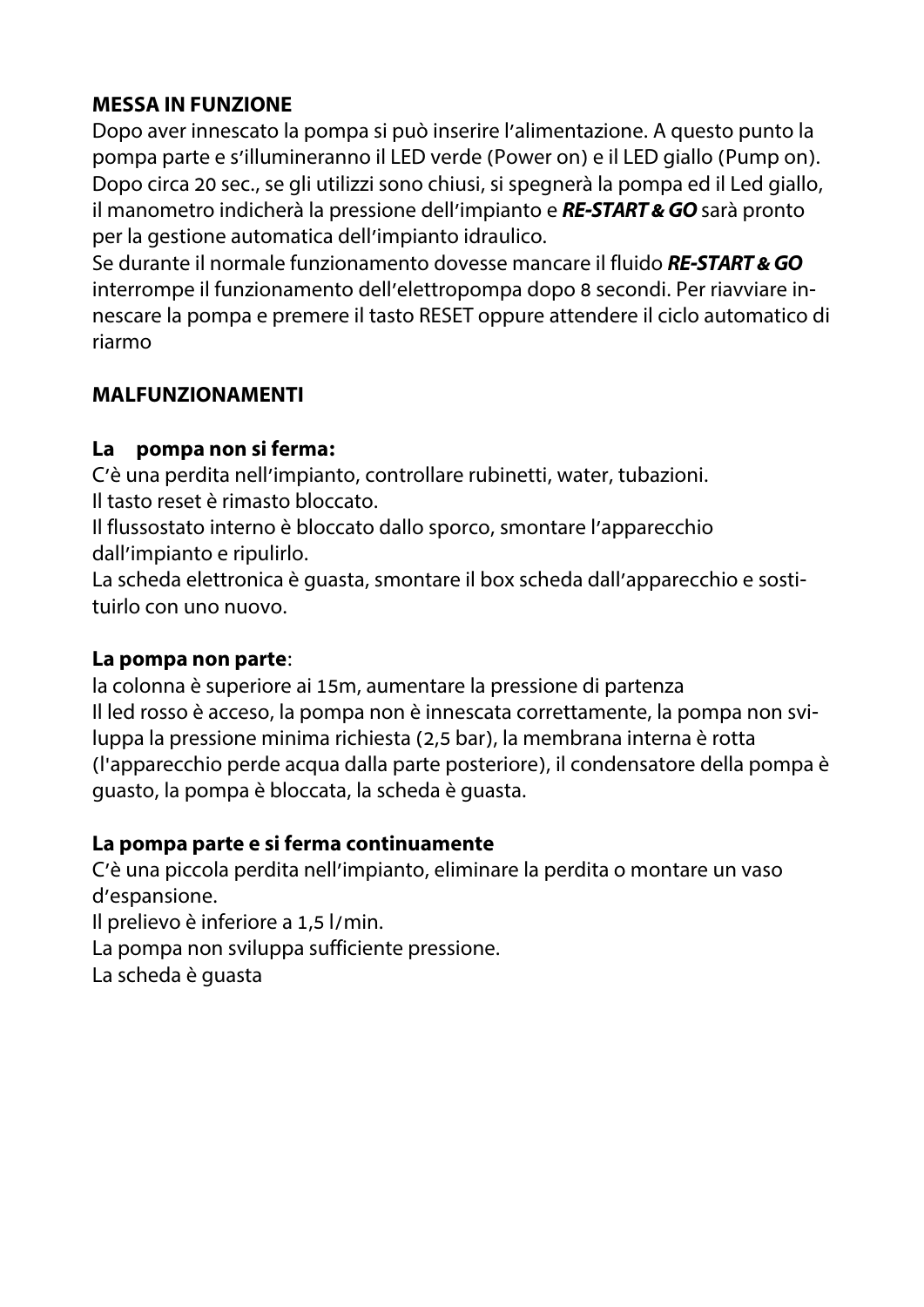## **STARTING**

After that the pump is primed, it is possible to give current to the device. The pump starts immediately and the green led (Power on) and the yellow led (Pump on) will switch on. After 20 sec., if all the plant taps are closed, the pump and the yellow led will be off, the pressure gauge will indicate the plant pressure and RE-START & GO will control the plant. If during the normal working the water should miss (absence of flow) RE-START & GO will stop the pump after 8 sec. For restore the operating, prime the pump and press RESET.

# **POSSIBLE PROBLEMS**

Pump doesn't stop:

-There is a leakage inside the plant, check all the taps, w.c., pipes.

- RESET button is blocked, press it for several times.

- The inner flow-switch is blocked by dirty, remove the device from the plant and clean it.

- The electronic board is broken, remove the electronic board box and substitute it with a new one.

- The pump doesn't start

- Water column is higher than 15m, increase start-up pressure.

- Red led is on, pump is not correctly primed, pump doesn't develop the minimum pressure required (2,5 bar), inner membrane is broken (the device has a leakage of water in its rear part), pump capacitor is broken, pump is blocked, electronic circuit is broken.

- Pump starts and stops continuously

- There is a little leakage into the plant, repair the leakage or install a pressure tank.

- Request of flow lower than 1,5 l/min.

- Pump doesn't develop enough pressure.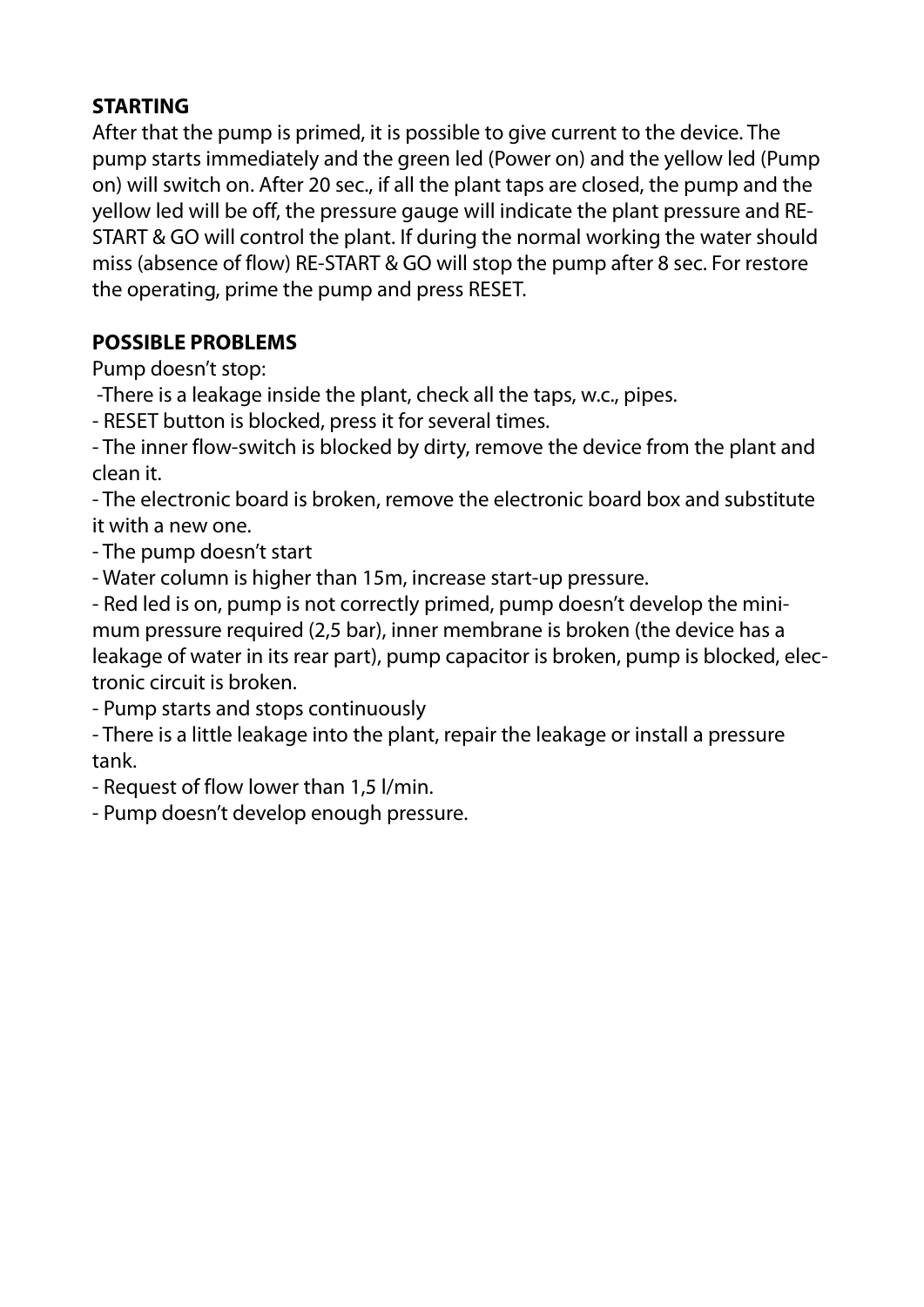#### **INBETRIEBNAHME**

Nach dem Auffüllen der Pumpe kann die Stromversorgung eingeschaltet werden. Die Pumpe startet, die grüne LED (Power ON) und die gelbe LED (Pump ON) leuchten. Wenn die Verbraucher geschlossen sind, schaltet sich die Pumpe nach etwa 20 Sekunden wieder aus, die gelbe LED erlischt, am Manometer wird der Anlagendruck angezeigt und **RE-START & GO** ist bereit für die vollautomatische Steuerung der Wasserversorgung.

Falls während des normalen Betriebs kein Wasser angesaugt wird, unterbricht **RE-START & GO** den Betrieb der Elektropumpe nach 7-9 Sekunden. Um die Anlage wieder einzuschalten, zunächst die Pumpe auffüllen und anschließend die RESET-Taste drücken.

# **STÖRUNGEN**

Die Pumpe schaltet nicht ab:

Leck in der Anlage: Wasserhähne, Toilette, Leitungen überprüfen.

Die Reset-Taste ist blockiert.

Interner Strömungswächter durch Schmutz festgefressen: Gerät aus der Anlage ausbauen und reinigen.

Platine defekt, Platinengehäuse aus dem Gerät ausbauen und durch ein neues ersetzen.

### **Die Pumpe läuft nicht an:**

Wassersäule höher als 15 m: Ausgangsdruck erhöhen.

Rote LED leuchtet, Pumpe nicht ordnungsgemäß gefüllt, Pumpe erzeugt nicht den erforderlichen Mindestdruck (2,5 bar), interne Membran gebrochen (auf der Rückseite des Geräts tritt Wasser aus), Pumpenkondensator defekt, Pumpe blockiert, Platine defekt.

### **Die Pumpe schaltet ständig ab:**

Kleines Leck in der Anlage, Leck beseitigen oder ein Ausdehnungsgefäß installieren.

Wasserentnahme geringer als 1,5 l/min. Pumpendruck unzureichend. Platine defekt.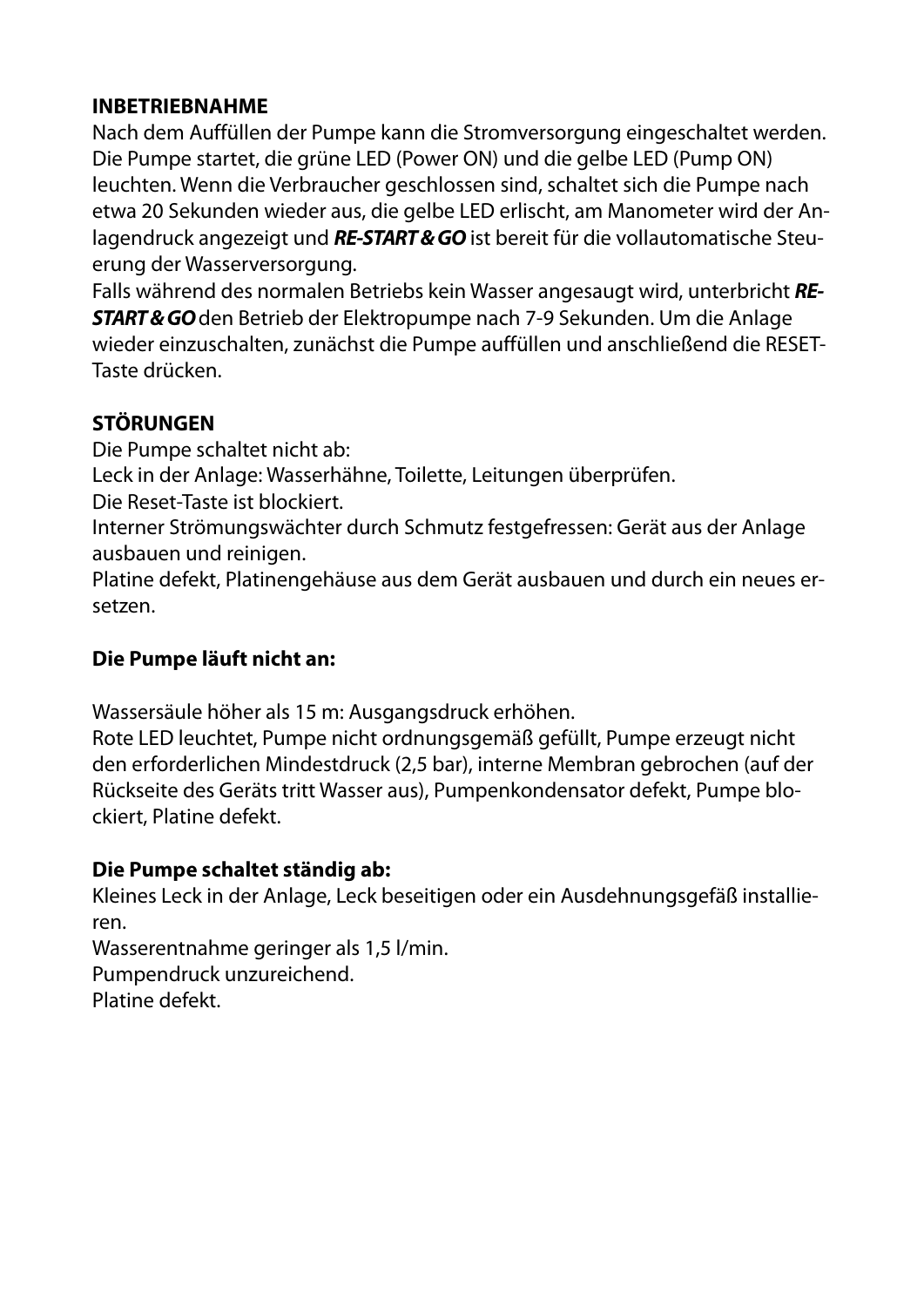# **INSTALLAZIONE INSTALLATION**